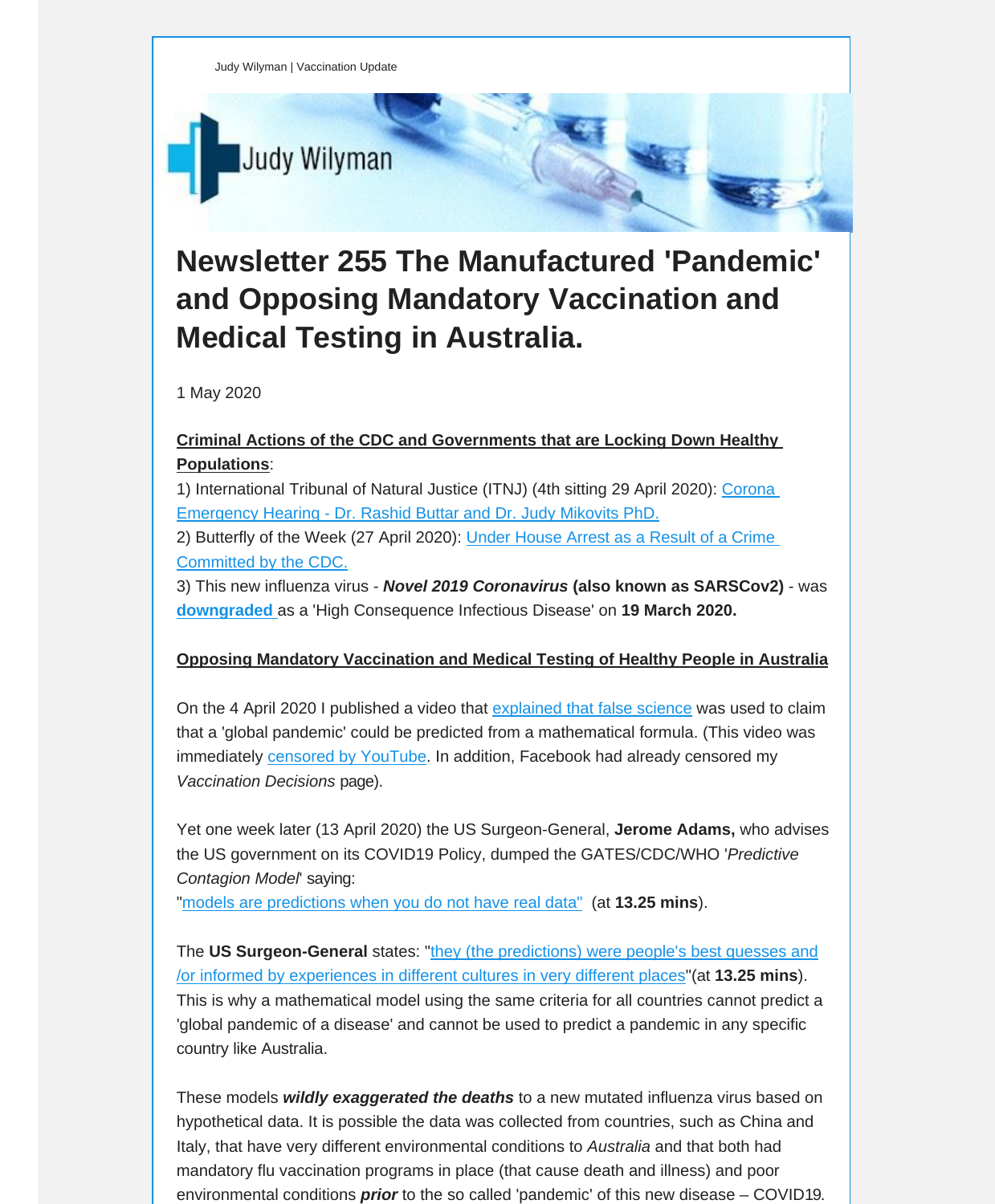On 25 February 2020, Professor Raina MacIntyre, Head of the Australian Biosecurity Program, predicted that "260,000 - 390,000 people would die" from this virus in Australia. This was before she had any knowledge of how transmissible or pathogenic this virus would be in the *Australian community.*

Did you know that viruses are not pathogenic (disease causing) in most healthy people (99%) in *developed countries* with good public health conditions? Remember we are exposed to new mutated influenza (including coronaviruses) every year and in most cases they result in asymptomatic or mild self-limiting disease in ~99% of the healthy population. False *assumptions* were used in the predictive models because the authorities did not have *real data* of the new virus in the the *Australian context.*

The suggestion that you can predict a 'global pandemic' based on a generalised mathematical model is not based on *the science of how viruses cause disease in the community*. The '*Predictive Contagion Model'* used by the Gates/CDC/WHO medicalindustry complex *was flawed* because it was not based on **scientific evidence**.

On the 29 April 2020 this false science was described by **Dr. Judy Mikovits PhD** in her i[nterview discussing Dr. Fauci's Darkest Secret and](https://vaccinationdecisions.us8.list-manage.com/track/click?u=f20605fde3732e41929f4a3f2&id=d55c3538a0&e=6b3f8c9022) his involvement in suppressing scientific research that does not support the medical-industry agenda and the promotion of vaccines.

In Australia the media uses medical-industry scientists and commentators, such as Peter Doherty, Norman Swan (Australian Skeptics industry-lobby group) and Karl Kruszelnicki (Australian Skeptics industry-lobby group) to promote the corporate message of the need for multiple vaccines and for serology tests for healthy people to participate in society.

The Australian media has censored the science that shows that vaccines did not control these diseases and that serology tests are unnecessary in healthy people. Currently, the Prime Minister, Scott Morrison, is stating that he will not end the lockdown until m[ore](https://vaccinationdecisions.us8.list-manage.com/track/click?u=f20605fde3732e41929f4a3f2&id=47a1d9735b&e=6b3f8c9022)  [people down load the app that will trace our contacts.](https://vaccinationdecisions.us8.list-manage.com/track/click?u=f20605fde3732e41929f4a3f2&id=47a1d9735b&e=6b3f8c9022) This is clearly not about the health of the population.

This population control is occurring because of a re-classification of diseases in 2020 that enables "flu-like symptoms" to be classified as the disease "COVID-19". Many of the 'cases' of this new disease are being labelled from a *clinical diagnosis* (symptoms only) not from laboratory confirmation of the new virus.

All of the deaths from COVID19 have co-morbidity and may have other influenza viruses present, but if coronavirus (generic) is present then it is listed as the main cause of death not the cancer, lung edema, heart disease, or other underlying health issues that would have been listed in previous years.

## **Are Social Distancing and Lockdowns of the Healthy Population Good Precautionary Measures?**

Did you know that Australia became the first country to declare COVID19 *a disease of pandemic potential* on **21 January 2020** when there were *no cases of this dise[ase](https://vaccinationdecisions.us8.list-manage.com/track/click?u=f20605fde3732e41929f4a3f2&id=716a7bdae5&e=6b3f8c9022)* in

#### 18/03/2021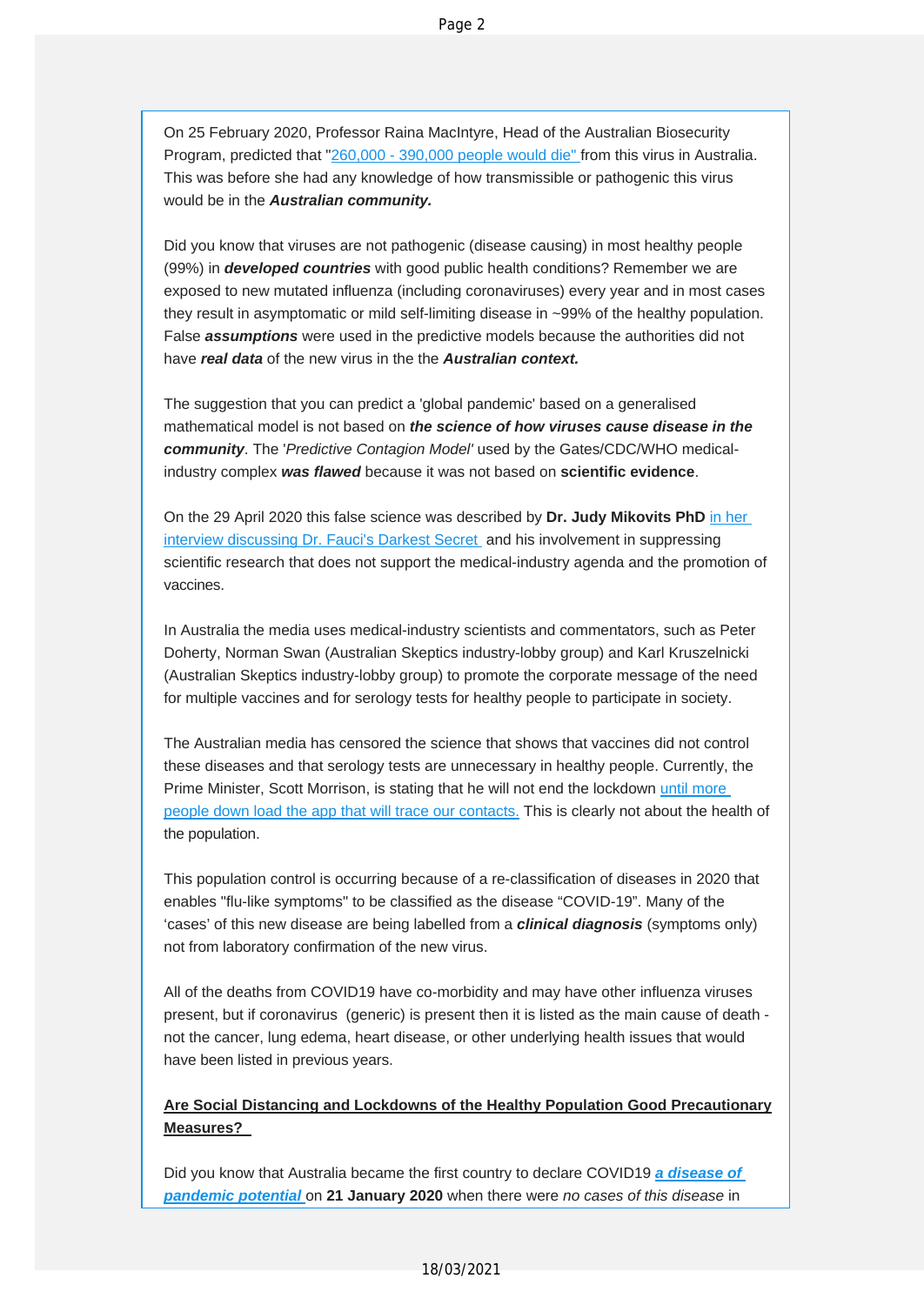Australia? And when there was no knowledge of how transmissible or pathogenic this virus would be *in Australian conditions.*

The extreme measures, that were introduced without any knowledge of this virus in Australia, are not "good precautionary measures" as the Australian government is claiming because the government has introduced - *social distancing, mandatory vaccination, mandatory medical testing for schools and apps to trace our contacts - in the healthy* population and these measures *are not proportionate to the risk of this new virus* in our country.

Measures can be stepped up when the actual risk of a virus is assessed and many countries have not used social distancing and lockdowns of the healthy population to control this virus.

[This new influen](https://vaccinationdecisions.us8.list-manage.com/track/click?u=f20605fde3732e41929f4a3f2&id=d372381193&e=6b3f8c9022)za virus - *Novel 2019 Coronavirus* **(also known as SARSCov2)** - was **downgraded** as a 'High Consequence Infectious Disease' on **19 March 2020.** 

The environmental context of 1918 does not exist in 2020 so it is unlikely that *any new mutated influenza virus* would cause a pandemic because viruses do not cause disease on their own. They need certain environmental factors such as poor hygiene or toxins to be present in order to be pathogenic (disease causing).

Did you know that the soldiers in 1918 were also given the typhoid vaccine prior to the Spanish flu outbreak? This was in addition to the extremely poor and unhygienic conditions during the war that involved the mass movement of people.

The **Gates/CDC/WHO** (medical-industry complex) concerns about a 'global pandemic' in 2020 are **flawed (and orchestrated to sell vaccines)** because they are not based on the science of how viruses *cause disease* in humans.

The Australian government obtained Emergency Powers for a **'pandemic of a disease'** in Australia on 21 January 2020 based on flawed scientific evidence and without any real data on the transmission of this virus in Australia.

Implementing lockdown measures and social distancing in the healthy population is not a precautionary measure to take when there is no good science suggesting that this virus would be a threat in Australia. Australians are exposed to new mutated influenza (corona) viruses every year.

Are we going to observe an increase in deaths and illnesses to "flu-like illnesses" (that is, "COVID19" after the mandatory flu vaccination campaign that is occurring in Australia on *1 May 2020?*

Here is a liability form that can be used to refuse vaccines that are being forced upon you by employers, schools, and institutions. Please also visit the Know Your Rights website and the Au[stralian Vaccin](https://vaccinationdecisions.us8.list-manage.com/track/click?u=f20605fde3732e41929f4a3f2&id=462f45ffcb&e=6b3f8c9022)ation Network for further information on refusing vaccinations and unnecess[ary serology tests for healthy peopl](https://vaccinationdecisions.us8.list-manage.com/track/click?u=f20605fde3732e41929f4a3f2&id=6c39fd6213&e=6b3f8c9022)e to participate in Aus[tralian society.](https://vaccinationdecisions.us8.list-manage.com/track/click?u=f20605fde3732e41929f4a3f2&id=f27394cf80&e=6b3f8c9022)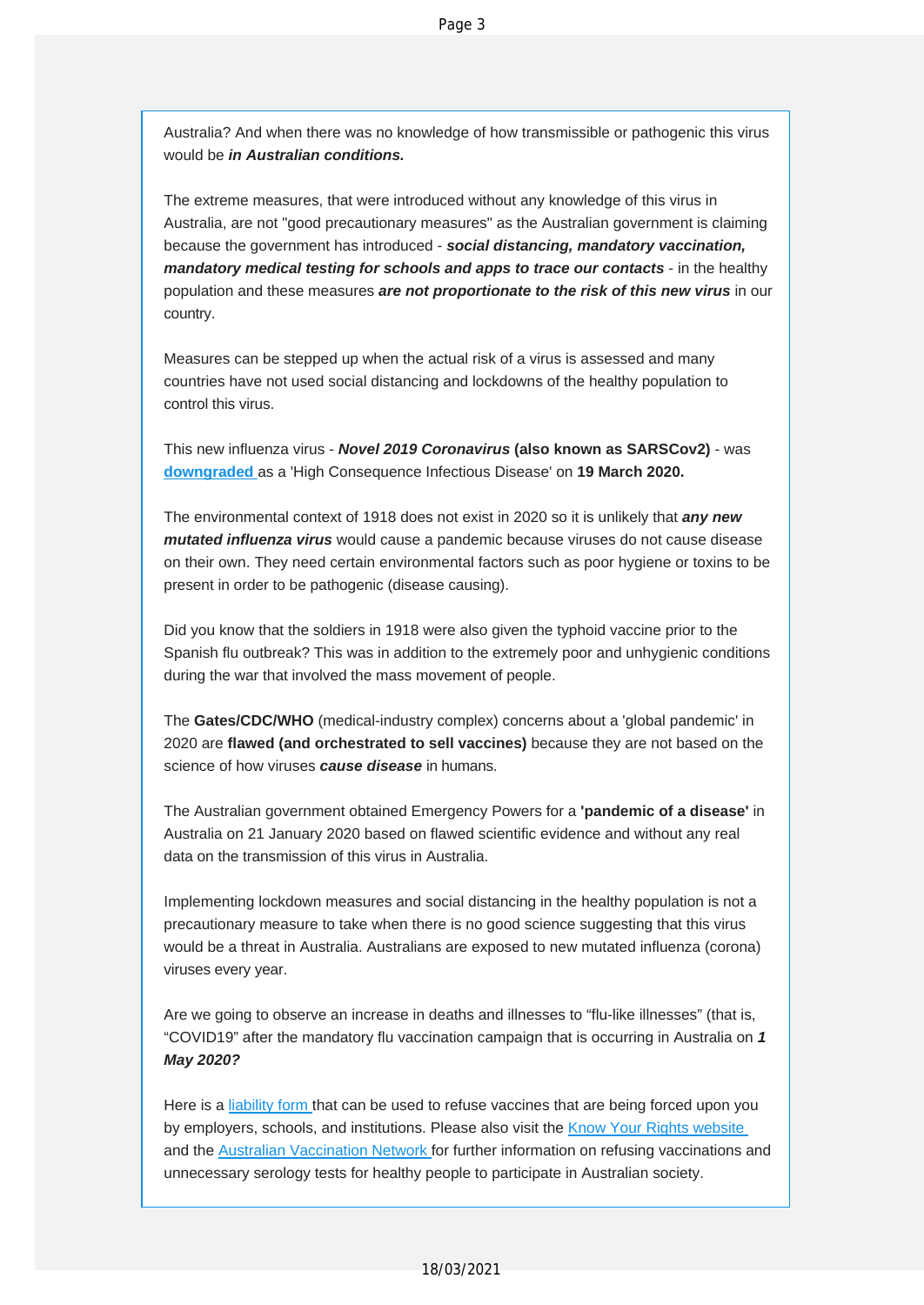Judy Wilyman PhD *Bachelor of Science, University of NSW Diploma of Education (Science), University of Wollongong Master o[f Science \(Population Health\), Faculty of Health Sciences, School of Public](https://vaccinationdecisions.us8.list-manage.com/track/click?u=f20605fde3732e41929f4a3f2&id=35ad2652b6&e=6b3f8c9022)  Health, University of Wollongong. [PhD in A](https://vaccinationdecisions.us8.list-manage.com/track/click?u=f20605fde3732e41929f4a3f2&id=35ad2652b6&e=6b3f8c9022) critical analysis of the Australian government's rationale for its vaccination policy' (the science, politics and ethics of Australia's vaccination policies) , UOW School of Humanitie[s and Social Inquiry.](https://vaccinationdecisions.us8.list-manage.com/track/click?u=f20605fde3732e41929f4a3f2&id=25a2910091&e=6b3f8c9022)* Website Vaccination Decisions



*Some* **of the Ingredients in Vaccines**:

Did you know that up until 2018 antibiotics were in most vaccines? Many people are allergic to antibiotics and using any vaccone carries the serious risk of anaphylactic shock to this and many other vaccine ingredients. Antibiotics are still in many vaccines. Are you being informed of this before you give consent to givng your newborn baby or yourself a vaccine?

Here is a link to the Australian government's list of ingredients in vaccines [that is not](https://vaccinationdecisions.us8.list-manage.com/track/click?u=f20605fde3732e41929f4a3f2&id=716320a96d&e=6b3f8c9022)  [provided to politicians, doctors o](https://vaccinationdecisions.us8.list-manage.com/track/click?u=f20605fde3732e41929f4a3f2&id=716320a96d&e=6b3f8c9022)r parents before vaccines are given to children.

Please consider whether you want these substances injected into the tissues of your new born infant before the blood brain barrier is developed at 6 months of age or their other body systems. These ingredients and more are present in vaccines and the vaccination schedule has expanded to 16 vaccines requiring 52 doses from birth to adolescence.

And the '*new norm*' - allergies, anaphylaxis, Chronic Fatigue Syndrome (CFS), autoimmune disorders (diabetes, childhood



My book - Vacci[nation: Australia's Loss of](https://vaccinationdecisions.us8.list-manage.com/track/click?u=f20605fde3732e41929f4a3f2&id=408f6f0139&e=6b3f8c9022)  Healt[h Freedom -](https://vaccinationdecisions.us8.list-manage.com/track/click?u=f20605fde3732e41929f4a3f2&id=408f6f0139&e=6b3f8c9022) is now available. This book describes the history of the control of infectious diseases in Australia with an added chapter on the strategies that have been used to remove health freedom in Australia. The Australian government NCIRS has attempted to denigrate my research because I have shown that children's health has *significantly declined* as the Australian government added vaccines to the vaccination program. **Peter McIntyre** and **Margaret Burgess** are the founding directors of the NCIRS and they did not invesigate this link. Here is my rebuttal of the false information they have provided about my research in the *Vaccine* journal - 3 years after my PhD research was published - Judy Wilyman's response to Peter McIntyre and [Margaret Burgess's](https://vaccinationdecisions.us8.list-manage.com/track/click?u=f20605fde3732e41929f4a3f2&id=05bb74aef4&e=6b3f8c9022) *Vaccine* article that atte[mpts to discredit my PhD.](https://vaccinationdecisions.us8.list-manage.com/track/click?u=f20605fde3732e41929f4a3f2&id=05bb74aef4&e=6b3f8c9022)

#### **Supporting Public Interest Research**

I would like to thank everyone who has supported my research and newsletters over the last 5-10 years. If you have appreciated this unfunded independent research and debate of children's health I hope you will